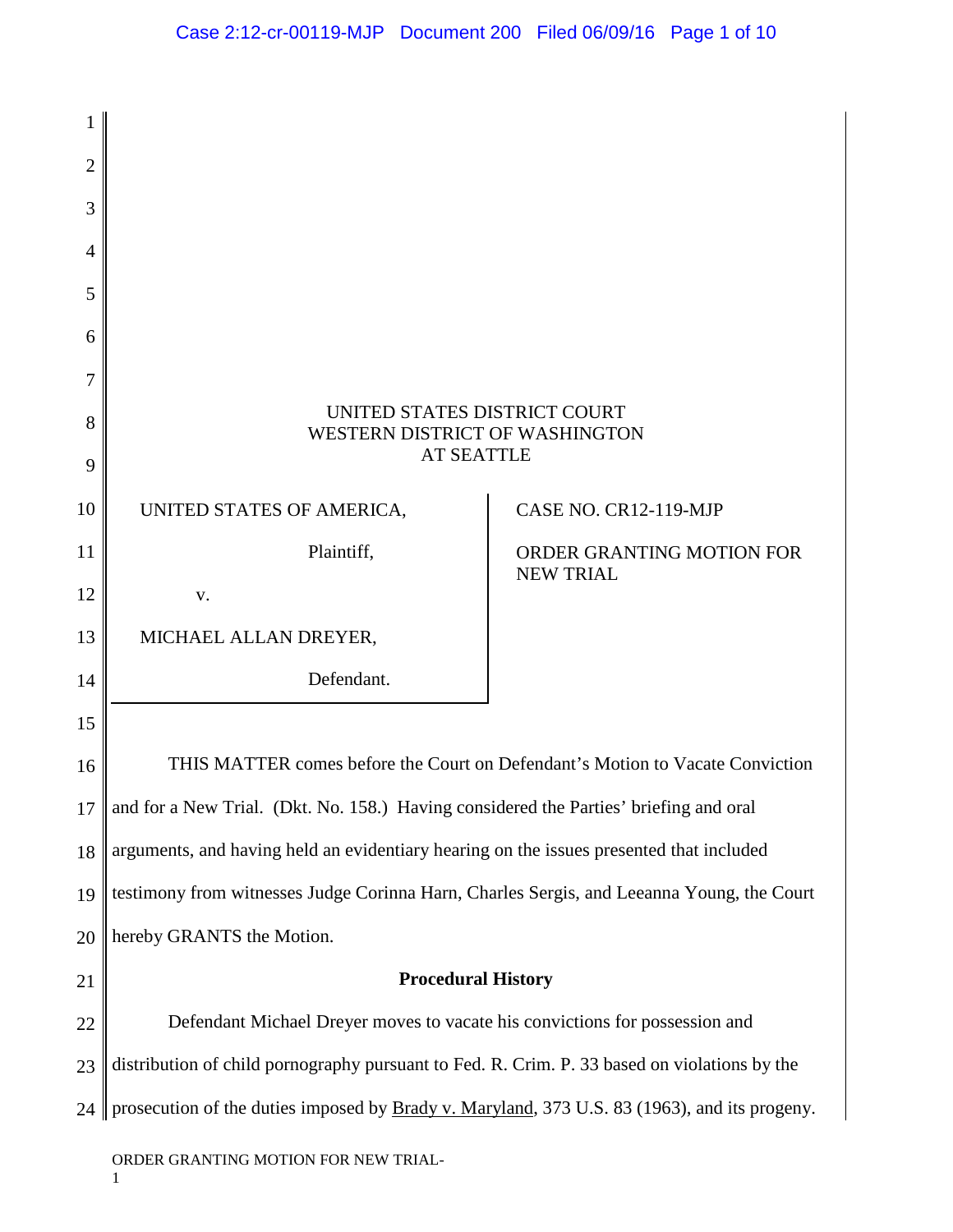#### Case 2:12-cr-00119-MJP Document 200 Filed 06/09/16 Page 2 of 10

1 2 3 4 5 6 7 (Dkt. No. 158.) Defendant argues that the government failed to disclose over 1,600 pages of impeachment material about Detective James Schrimpsher, the police officer whose affidavit supported the search warrant used to seize all of the evidence against Mr. Dreyer. Defendant argues that had the Court known about Schrimpsher's pattern of deception and serious misconduct, as illustrated by the undisclosed impeachment material, it would not have credited his uncorroborated testimony at the 2012 Franks v. Delaware, 438 U.S. 154 (1978), hearing. (Dkt. Nos. 34, 43.)

8 9 10 11 12 13 14 15 16 Mr. Dreyer's direct appeal of his criminal conviction is currently pending in the Ninth Circuit. In September 2014, a panel of the Ninth Circuit concluded that Mr. Dreyer's conviction should be vacated because the evidence against Mr. Dreyer should have been suppressed because the government's investigation violated the Posse Comitatus Act. (Dkt. No. 147.) The Ninth Circuit, sitting en banc, then reversed the panel's decision, affirming this Court's denial of Mr. Dreyer's motion to suppress because although the government had violated the Posse Comitatus Act, suppression was not warranted in this instance. (Dkt. No. 169.) The en banc Ninth Circuit remanded the matter to the panel for consideration of the remaining issues presented in Mr. Dreyer's appeal. (Id.)

17 18 19 20 21 22 Before the Ninth Circuit's en banc decision was handed down, Mr. Dreyer filed in this Court a motion to vacate his conviction and for a new trial based on alleged Brady violations by the prosecution. (Dkt. No. 158.) Because Mr. Dreyer's direct appeal was still pending, Mr. Dreyer requested an indicative ruling—an order indicating to the Court of Appeals that this Court would grant the motion if it had authority to do so, or that this Court finds that the motion raises a substantial issue. (Id.)

- 23
- 24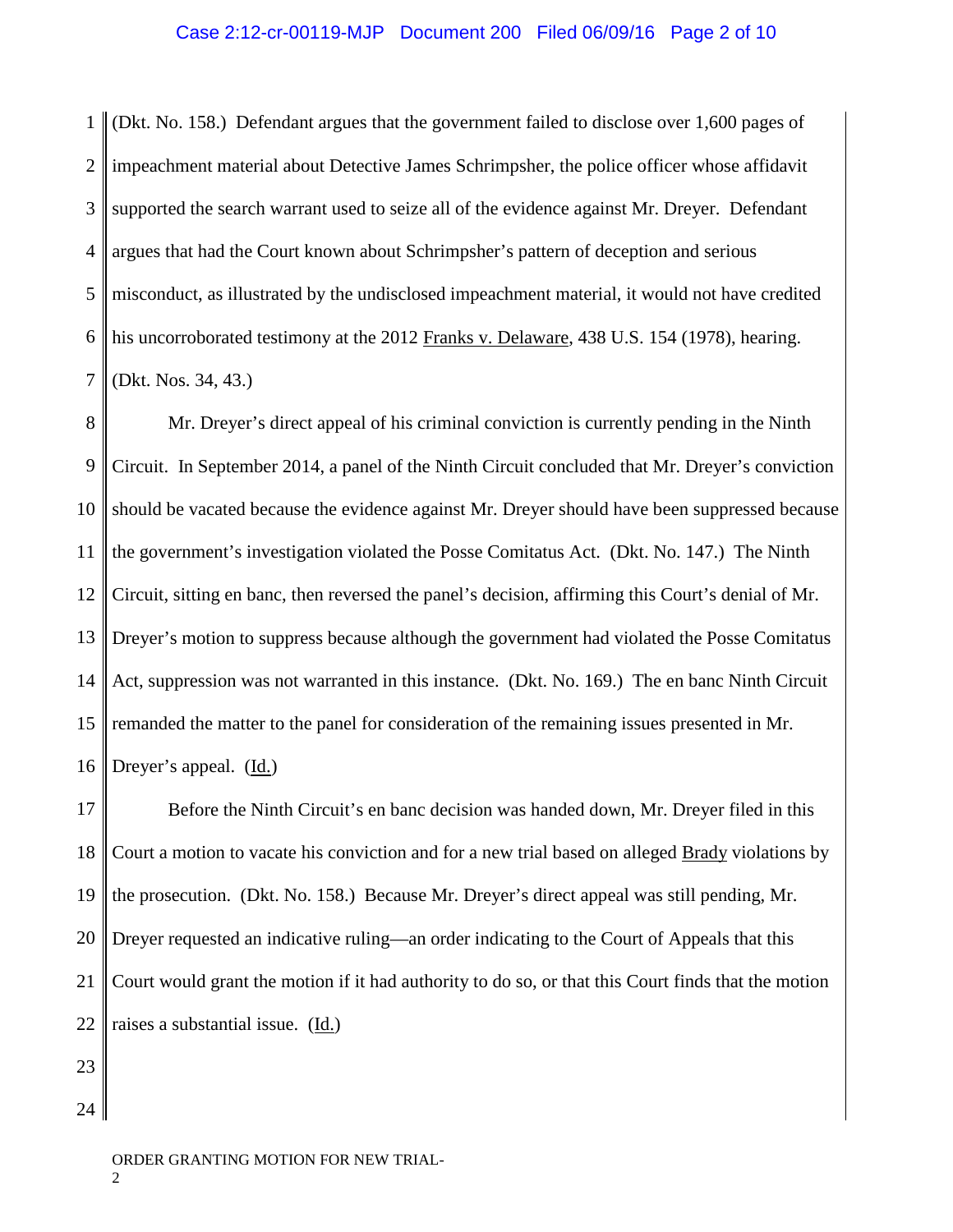1 2 3 4 5 6 7 8 9 10 11 12 13 14 15 After considering the Parties' briefing and hearing oral argument, this Court granted Mr. Dreyer's request for an indicative ruling, finding that the Motion for a New Trial raised substantial issues warranting further consideration. (Dkt. No. 181.) In that Order, the Court concluded that evidence had been inadvertently suppressed by the government in violation of its obligations to learn of and disclose evidence affecting its witnesses' credibility, and that the suppressed evidence was favorable to the defense because it conflicted with testimony provided at the initial Franks hearing and established a pattern of serious intentional misconduct that went far beyond the picture painted at the hearing. ( $\underline{Id}$ , at 3-5.) The Court concluded that Mr. Dreyer's Motion turned on the issue of materiality, essentially asking whether there is a "reasonable probability" that the Court would have found the warrant invalid after the Franks hearing because, based on newly presented impeachment evidence, the Court would not have credited Detective Schrimpsher's testimony and would have found the remaining materials insufficient to establish probable cause for the search that resulted in Mr. Dreyer's prosecution. (Id.) The findings and conclusions now made here build on those already made by the Court in its indicative ruling.

16 17 18 19 20 21 Based on this Court's indicative ruling, the Ninth Circuit granted Mr. Dreyer's motion for a limited remand, to which the government did not respond, thereby returning jurisdiction to this Court for the purpose of resolving Mr. Dreyer's Motion to Vacate Judgment and for a New Trial. (Dkt. No. 182.) Following remand to this Court, the Parties conducted additional discovery, and the Court held an evidentiary hearing on May 6, 2016. (Dkt. No. 197.) The Court now concludes that Mr. Dreyer's Motion for a New Trial must be granted.

22 23 24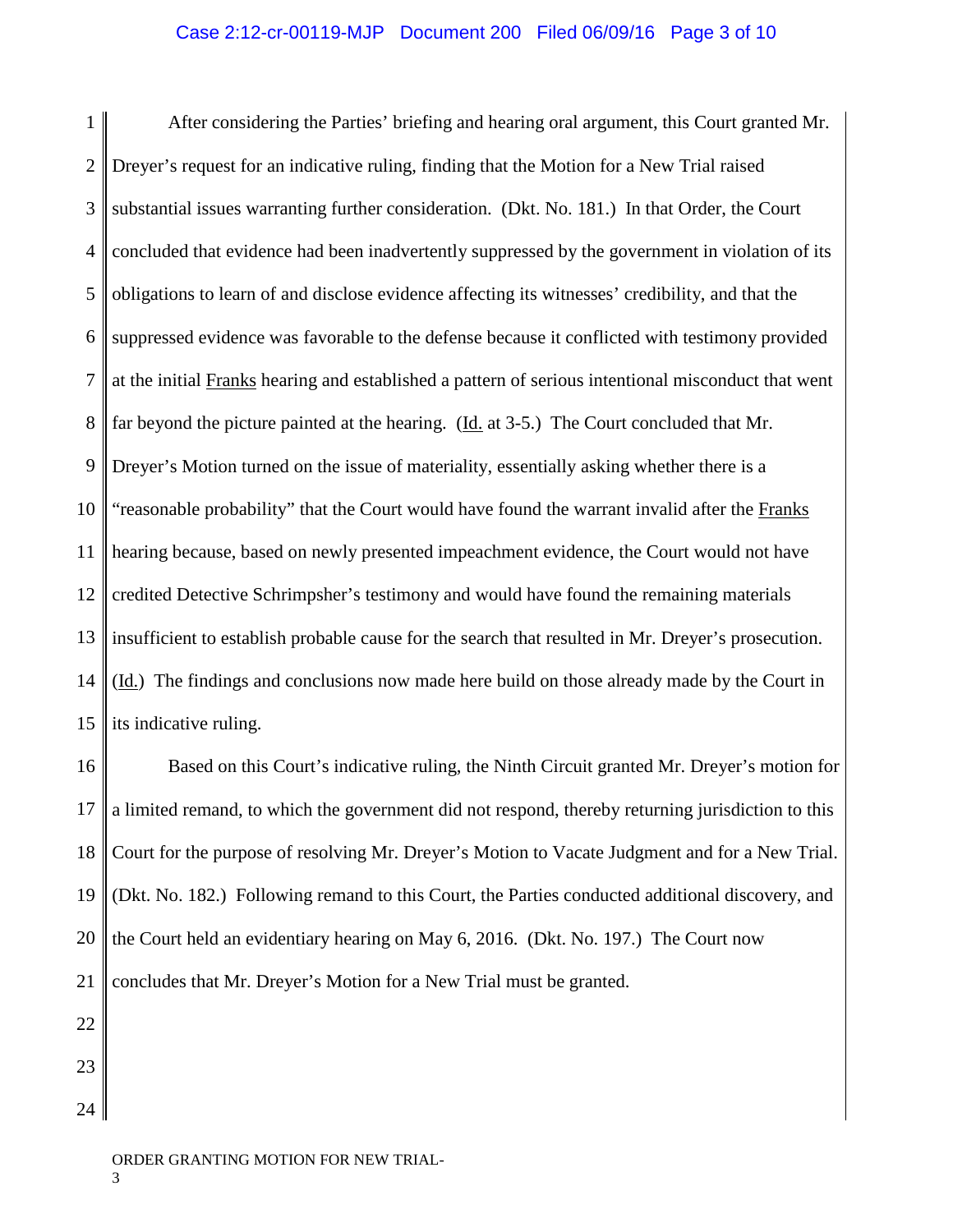2

1

## **Findings of Fact**

3 4 5 6 7 8 9 1. Prior to the initial Franks hearing, the assigned Assistant United States Attorneys ("AUSAs") learned that Detective Schrimpsher's employment with the King County Sherriff's Office ("KCSO") had been terminated under the KCSO's dishonesty policy. Pursuant to their obligation to learn of and disclose impeachment evidence, the prosecution wrote to the KCSO to request "anything they may have" on Detective Schrimpsher. (Dkt. No. 164-1 at 3, 10.) The prosecution also wrote to the defense, informing the defense that a request was submitted to the KCSO for "any materials they may have." (Id. at 11.) No impeachment materials were received prior to the first day of the Franks hearing.

10 11 12 13 14 15 16 17 18 19 20 2. After the first day of the Franks hearing but before the second day, the prosecution contacted the legal advisor at the KCSO because it had not received a response to its request. The legal advisor confirmed that Schrimpsher's termination involved a finding of dishonesty, and the AUSA "requested a copy of the letter informing Schrimpsher of his termination from KCSO and a copy of the arbitrator's decision." (Dkt. No. 164-1 at 4.) The prosecution also contacted the King County Prosecutor's Office and the Algona Police Department in an effort to locate these materials. (Id.) The prosecution wrote to the defense again, indicating that they had contacted both the King County Sherriff's Office and the King County Prosecutor's Office, as well as other agencies, asking for any impeachment material they might have about Schrimpsher's violation of the King County Sherriff's Office's dishonesty policy. (Dkt. No. 158-5.)

21 22 23 24 3. Prior to the second day of the Franks hearing, the defense received from the AUSAs a copy of a two-page memorandum titled "Loudermill Hearing Results" and a 41-page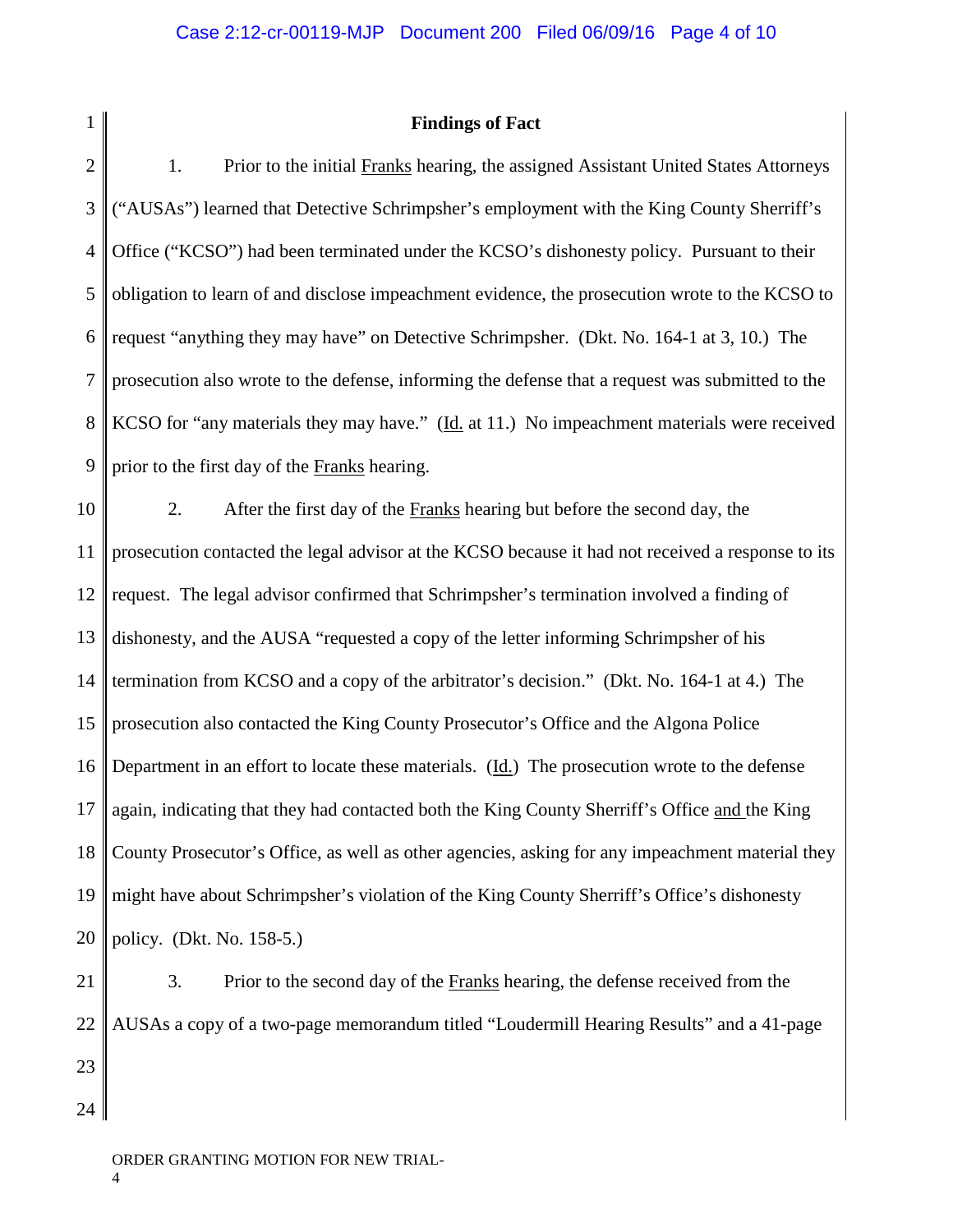## Case 2:12-cr-00119-MJP Document 200 Filed 06/09/16 Page 5 of 10

1 2 document titled "Arbitrator's Decision and Award." (Dkt. Nos. 160-1, 160-9.) Nothing further was provided to the defense prior to the second day of the Franks hearing.

3 4 5 6 7 4. On June 22, 2012, the first day of the Franks hearing, Schrimpsher testified on direct examination that the judge reviewing the warrant application asked a single question about his affidavit concerning the meaning of the term SHA value. (Dkt. No. 158-4 at 63-64.) He also testified that the court clerk made a copy of the warrant after it had been signed by the judge. (Id. at 64.)

8 9 10 11 5. On cross-examination, Schrimpsher first testified that everything in the affidavit he used to secure the warrant was true and correct. (Id. at 83.) Schrimpsher testified that once the issuing judge had reviewed the warrant application, Schrimpsher swore to the court that everything was true and correct. (Id. at 87-88.)

12 13 14 6. On cross-examination, Schrimpsher testified that he explained to the issuing judge the circumstances of how he received the case, and explained that he was relying on information he received from experts. (Id. at 98.)

15 16 17 7. Later during his cross-examination, Schrimpsher testified that the issuing judge asked him questions about both the warrant and the addendum, which was the Naval Criminal Investigative Service ("NCIS") investigation report. (Id. at 116.)

18 19 20 21 8. During the course of the examination, Schrimpsher's testimony changed from claiming that the affidavit was true and correct to admitting that everything in the affidavit except the material on pages seven and eight of the affidavit was not from his personal knowledge and/or was not correct.

22 23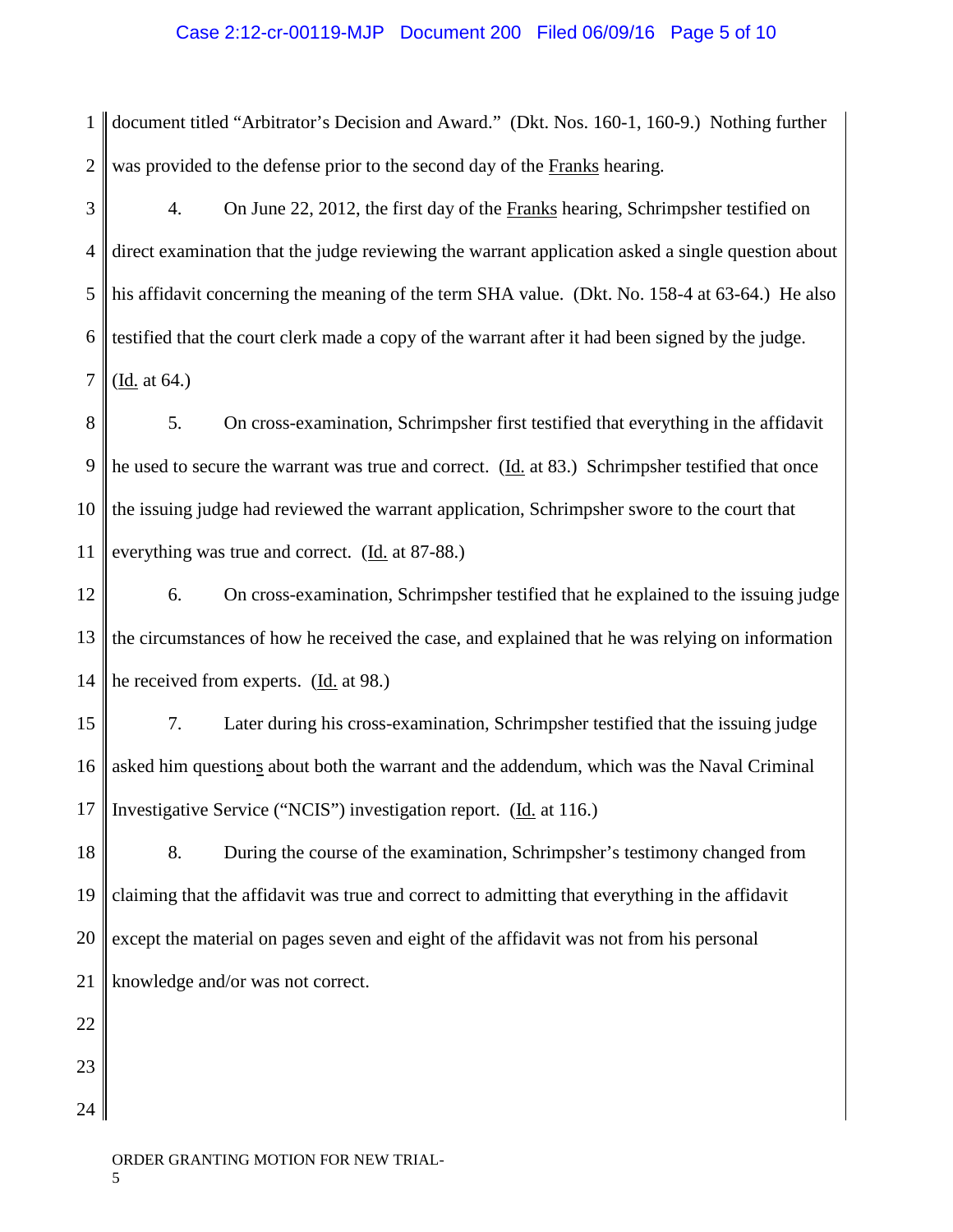# Case 2:12-cr-00119-MJP Document 200 Filed 06/09/16 Page 6 of 10

- 1 2 3 9. Similarly, Schrimpsher's testimony that the reviewing judge had asked a single question about SHA values changed over the course of the examination, with Schrimpsher concluding that the judge asked multiple questions about the affidavit and the attachment.
- 4 5 6 7 10. The reviewing judge testified that if there are assertions in a warrant affidavit that she determined are untrue, her practice is to mark any changes to the facts asserted on the face of the affidavit itself, or to reject the warrant application in its entirety. The reviewing judge testified that she would not allow a police officer to swear to untrue statements.
- 8 9 10 11. The reviewing judge's practice is to direct police officers to have a copy of the warrant and affidavit made after the warrant is signed, and to file the original with the clerk of court's office.
- 11 12 13 14 15 16 17 12. There is no record in the clerk of court's office that this procedure was followed on the day the warrant was issued. The log books for 2011 are missing from the court's records. 13. Charles Sergis, a King County deputy prosecuting attorney, could not verify that he was presented with the NCIS report as an addendum to review along with Schrimpsher's affidavit. Sergis took no steps to verify that Schrimpsher knew about what he claimed to know about in the affidavit. Sergis testified that he recognized much of what is in Schrimpsher's affidavit as "boilerplate," but Sergis did not know its source.
- 18 19 20 21 14. After Mr. Dreyer's trial and sentencing, a newspaper ran a story concerning the Simmons case, another criminal case that relied on Schrimpsher's testimony, which referenced potential impeachment material. The newspaper story also referenced potential impeachment information regarding Schrimpsher's work for a Missouri police department.
- 22 23 24 15. In response to a public records request made of the King County Sherriff's Office and the King County Prosecutor's Office by Mr. Dreyer's counsel, a large volume of materials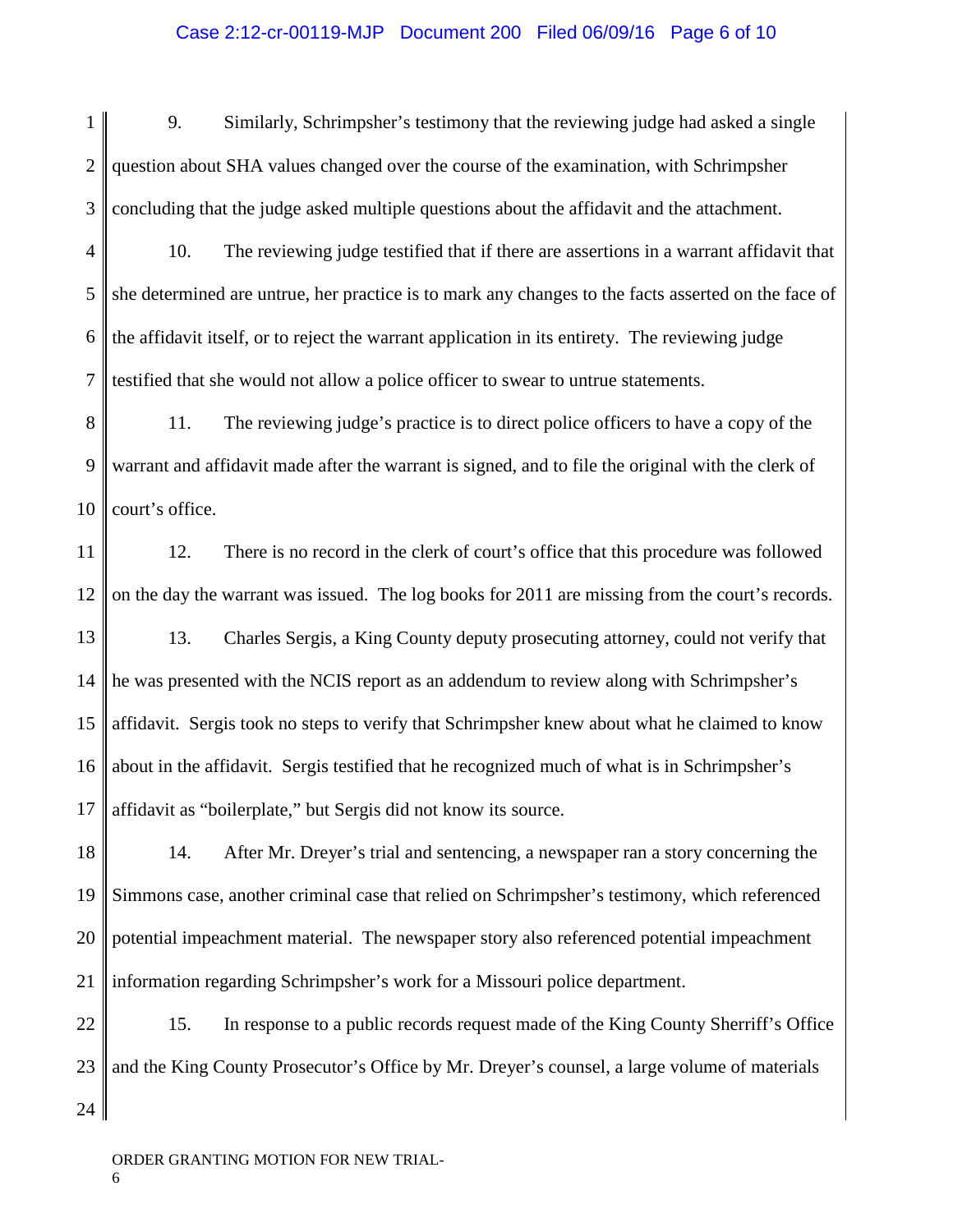### Case 2:12-cr-00119-MJP Document 200 Filed 06/09/16 Page 7 of 10

1 2 3 4 was produced that revealed multiple instances of Schrimpsher skirting policies, failing to detail events in written reports, and remembering facts later to support his position when challenged. This type of conduct occurred repeatedly, and Schrimpsher was shown to either ignore or minimize his responsibility for any misconduct.

5 6 7 8 16. The records received in response to the public records request included information about the Simmons case, information about Schrimpsher's involvement in that case, and information about the prosecution's decision to dismiss the charges against Mr. Simmons in the interest of justice.

9 10 11 17. The undisclosed material demonstrates a pattern of conduct across time, duties, and multiple police units. Detective Schrimpsher's dishonesty, both through omission and through false statements, was demonstrated repeatedly.

12

# **Standard of Review**

13 14 15 16 17 To prevail on a motion for a new trial premised on a **Brady** violation, a defendant must demonstrate three things. First, the suppressed evidence must be favorable to the accused. United States v. Jernigan, 492 F.3d 1050, 1053 (9th Cir. 2007). Second, the evidence must have been suppressed by the government, willfully or inadvertently. Id. Third, the suppressed evidence must be material to the guilt or innocence of the defendant. Id.

18 19 20 21 22 23 24 "The touchstone of materiality review is whether admission of the suppressed evidence would have created a 'reasonable probability of a different result.'" Id. (citing Kyles v. Whitley, 514 U.S. 419, 434 (1995)). A defendant need not show that she "would more likely than not have received a different verdict with the evidence." Id. at 1054. Instead, she must show only that the government's evidentiary suppression "undermines confidence in the outcome of the trial." Id. In other words, evidence is material when it "could reasonably be taken to put the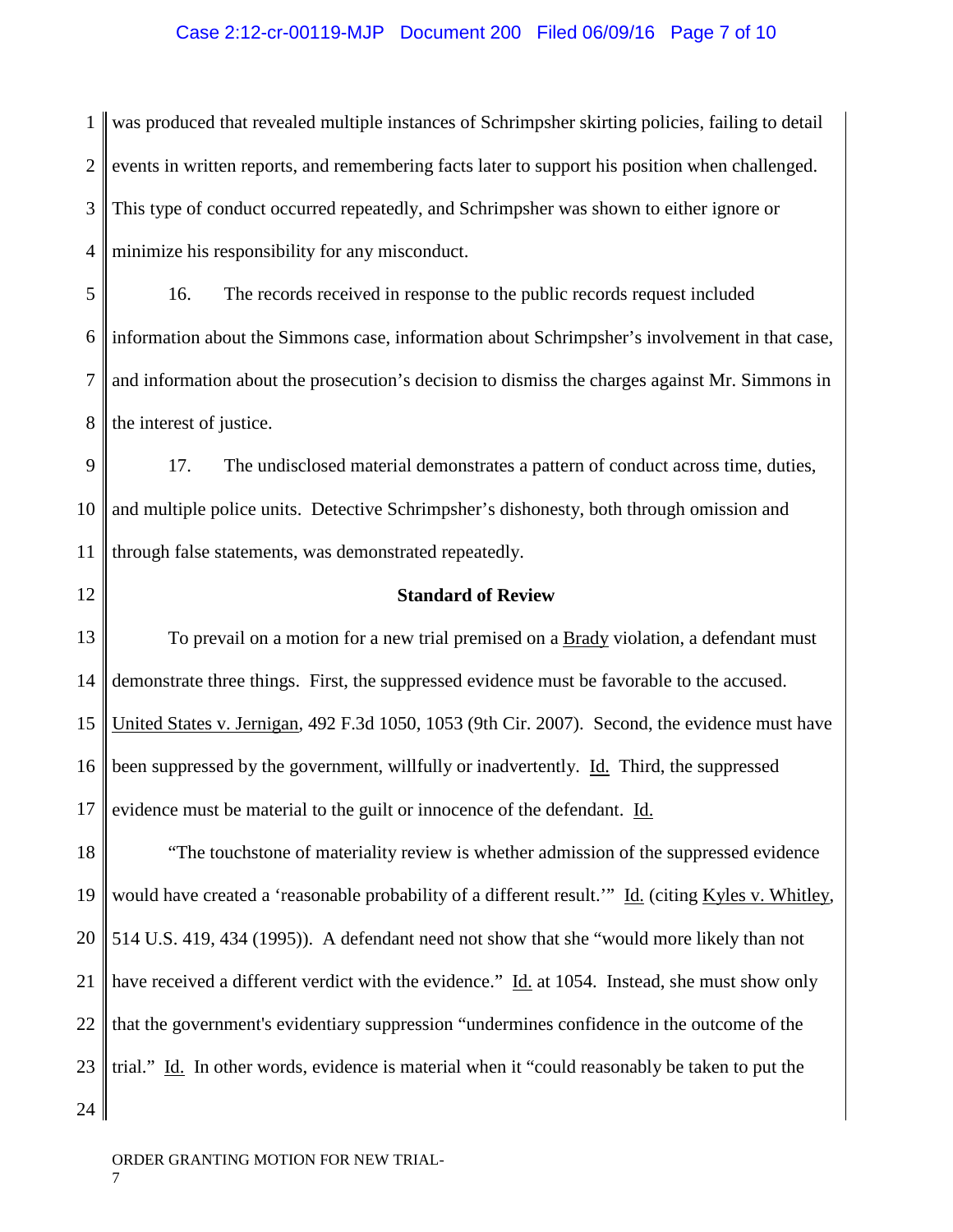1 whole case in such a different light as to undermine confidence in the verdict."  $Kyles$ , 514 U.S.  $2 \parallel$  at 435.

| 3              | "For purposes of Brady, materiality is measured 'in terms of suppressed evidence                      |
|----------------|-------------------------------------------------------------------------------------------------------|
| $\overline{4}$ | considered collectively, not item by item.' That is, the reviewing court should assess the            |
| 5              | 'cumulative effect' of the suppressed evidence." United States v. Blanco, 392 F.3d 382, 387 (9th      |
| 6              | Cir. 2004) (quoting Kyles, 514 U.S. at 421, 436). "The question is not whether the defendant          |
| $\tau$         | would more likely than not have received a different verdict with the evidence, but whether in its    |
| 8              | absence he received a fair trial, understood as a trial resulting in a verdict worthy of confidence." |
| 9              | Strickler v. Greene, 527 U.S. 263, 289-90 (1999) (quoting Kyles, 514 U.S. at 434).                    |
| 10             | <b>Conclusions of Law</b>                                                                             |
| 11             | This Court has jurisdiction to resolve Defendant's Motion to Vacate Judgment<br>1.                    |
| 12             | and for a New Trial based on the limited remand from the Ninth Circuit Court of Appeals. (Dkt.        |
| 13             | No. 182.)                                                                                             |
| 14             | 2.<br>The undisclosed impeachment evidence is material because admission of the                       |
| 15             | evidence creates a reasonable probability of a different result. The undisclosed evidence, had it     |
| 16             | been revealed prior to the Franks hearing, would have led this Court to make the following            |
| 17             | findings:                                                                                             |
| 18             | Detective Schrimpsher did not explain to the warrant-issuing court that his<br>a)                     |
| 19             | affidavit was not true or that it contained information and expertise that he did not posses.         |
| 20             | The warrant would not have issued had the untruths been revealed, and instead the<br>b)               |
| 21             | application would have been rejected or further information would have been called for before a       |
| 22             | finding of probable cause could have been made.                                                       |
| 23             |                                                                                                       |
| 24             |                                                                                                       |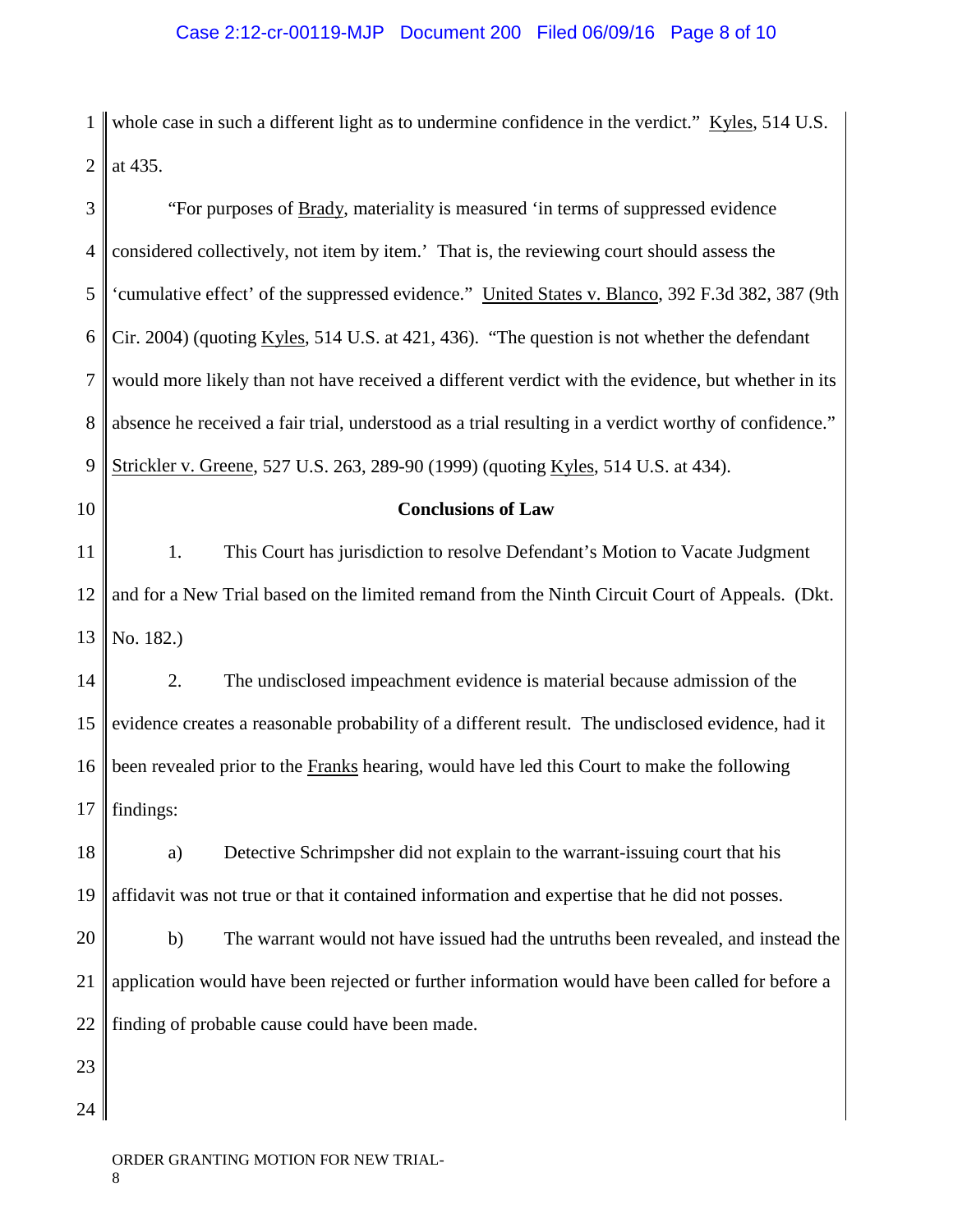## Case 2:12-cr-00119-MJP Document 200 Filed 06/09/16 Page 9 of 10

1 2 3 4 5 c) The documented pattern of deceit over time revealed by Schrimpsher's history of dishonesty would have called for more scrutiny of the detective's testimony during the hearing. d) The testimony by the reviewing prosecutor, Charles Sergis, would have revealed a lack of knowledge and understanding of what an affiant, when standing in the shoes of a deponent, must possess.

6 7 e) It cannot be established with clarity exactly what was presented to the warrantissuing judge because the court's records are missing or protocols were not followed.

8 9 10 11 12 3. The suppressed evidence is favorable to the defense, and is not cumulative of the material produced during the initial Franks hearing. Unlike the material presented during the Franks hearing, the undisclosed impeachment evidence demonstrates a pattern or tendency by Schrimpsher to lie when he is caught or otherwise confronted about misconduct, in an attempt to cover up for or justify his misbehavior.

13 14 15 16 17 18 19 20 21 22 23 24 4. The evidence was inadvertently suppressed by the government. It is a fair reading of the government's communications to defense counsel that what impeachment material was available was turned over. The King County Prosecutor's Office's file, had it been requested, would have revealed information regarding the Simmons case, and the other documents produced in response to the public records request would have demonstrated the scope and frequency of the problems. The AUSAs failed to probe for more and failed to check that all agencies queried had responded, despite the prosecution's duty to "learn of any exculpatory evidence known to others acting on the government's behalf." Carriger v. Stewart, 132 F.3d 463, 479-80 (9th Cir. 1997) (en banc). While defense counsel did not request a continuance of the initial Franks hearing in response to the original impeachment material, the prosecution also failed to request a continuance. If the government thought, upon review of the initial materials,